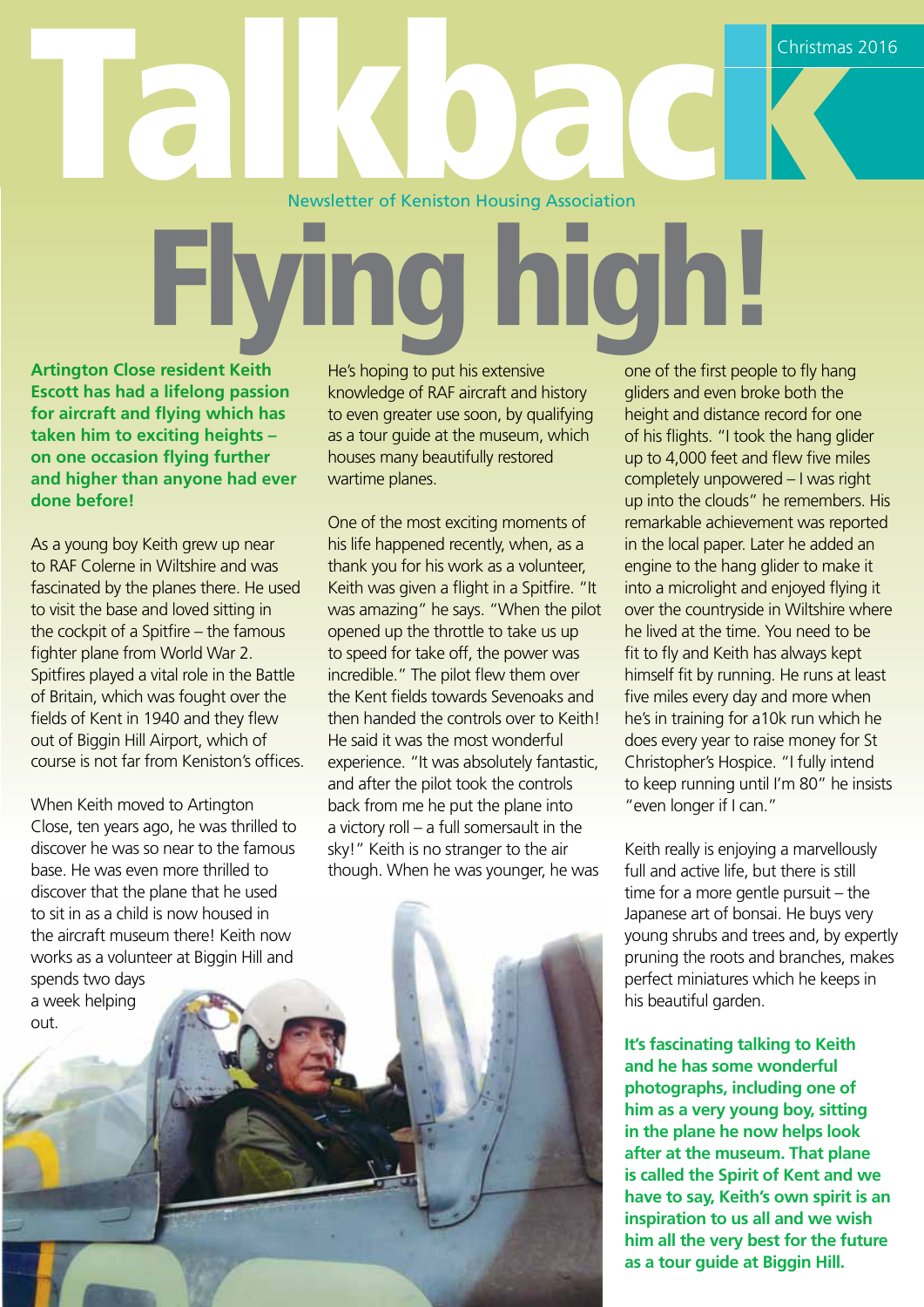**Creativity was high on the agenda for our third annual Sunningdale Court and Perryfield House gardens competition and we were delighted that Kate and Nick from Crawley Borough Council joined us once again as judges.** 

The brief was to see how creative the residents could be with a small area, whether it be pots, a balcony or a small space to the front or rear of their home.

It was a really difficult challenge for Kate and Nick to pick the best in all the various categories because the standard was so high, but everyone agreed that the final winners were very well deserving.

角

**HIE** 

田

帍

### **Creative Crawl**



Mrs Siboniswe Banana won the award for the most variable and diverse garden – a veritable feast of brightly coloured fruit and vegetables, from pumpkins to strawberries. Mrs Nancy Chatsfield won the best kept garden award which included a display of fascinating garden ornaments. Mrs Vera Green won the most colourful garden award with her garden featuring a cascade of petunias (she confided that draught Guinness was the secret of her success!) And last but definitely not least, Mrs Inga Kirk won the best trough and baskets for her amazing display of colours.

**A big thank you to everyone who entered and worked so hard to create such a wonderful display and ensure a really enjoyable day for everyone involved.**

# REVOURHOME CONTENTS

 $\overline{H}$ 

田

Available to all tenants is a **Home Contents Insurance scheme** that gives you the chance to insure the contents of your home in an easy and affordable way. There are many benefits and it's so easy to apply.

旧 用 田

#### **Ask your local housing officer for a free information pack or call My Home Insurance on 0345 450 7288.**

The National Housing Federation My Home Contents Insurance Scheme is a product name arranged and administered on behalf of the National Housing Federation by Thistle Tenant Risks.<br>A trading style of Thistle Insurance Servi Terms and conditions, limits and exclusions apply. A copy of the policy wording is available on request.

The National Housing Federation is an Appointed Representative of Thistle Insurance Services Limited.

 $\mathbb{H}$  , ii

 $\mathbf{H}$ 

田

Ħ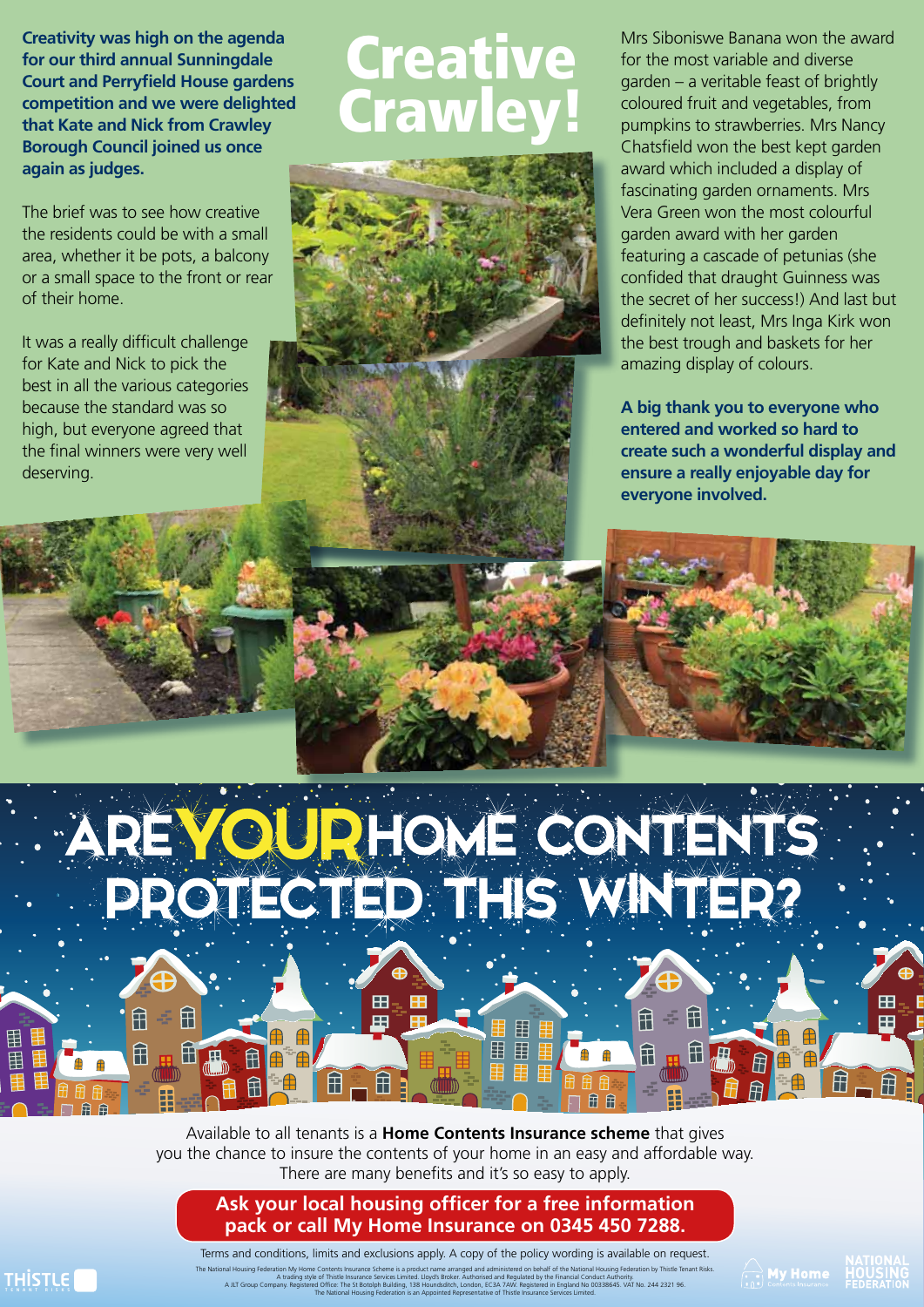## Benefit cap lowdown

**You may have heard about the recent reduction in the benefit cap, but what is benefit cap and how has it changed?** 

There is a limit on the total amount of benefit, including Housing Benefit that most people aged 16 to 64 can get. In other words, you can't receive more than a certain amount of benefits.

This is called the benefit cap and on 7 November the total amount allowed was reduced. We've drawn a handy graphic to show the new benefit cap levels for different groups of people. NB You're not affected by the cap if

London London London £385 £385 **Rest of UK** £258 **Rest of UK Rest of UK** From 7th November 2016 the Benefit Cap is reducing If you think this will affect you, contact our Rent Income Officers on 01689 889700

you or your partner work, and either of the following apply: you or your partner are eligible for Working Tax Credit; you or your partner get Universal Credit, and your household income is more than £430 a month after tax and National Insurance.

**The amounts shown are weekly amounts.**

# Happy birthday Foxley Hall!

**This year sees the 40th anniversary of the opening of Foxley Hall in Purley. And one couple has been there since the beginning.** 

In 1976 David and Ann Letley were a newly married couple with a young son. They had been living in Brixton with David's mother for a while, but when she had to go into sheltered accommodation it was time to find a home of their own. Foxley Hall had only just been built and the Letleys were only the third family to move in so it was all very new and, David remembers, seemed very posh at the time.

"It was the first time we'd had a bathroom" remembers David. "In those days many homes didn't have an inside bathroom, so it was a real luxury for us. The area was very different from Brixton too, with lots of trees and big houses around." The couple settled into their home very happily and still love the fact that it's just five minutes

from the shops, and five minutes to the countryside too. As David says: "we can go out the back of the house and walk through countryside right through to Kenley Aerodrome, and we often see foxes and deer nearby."



At first the homes were owned and run by Utopia Housing Association and David points out that there were some problems in those days, including a very cold and wet Christmas when the roof was being repaired and the homes were left over the Christmas holiday with only tarpaulin for protection. The rain

poured into the homes, but thankfully David is very practical and he helped shore things up and keep the worst of the rain out until new contractors were appointed to finish the job.

David Letley's practicality and willingness to help out is enormously valued and appreciated by all of us at Keniston. He takes on many useful jobs at Foxley Hall, changing lightbulbs, clearing snow, reporting repairs and so on, completely voluntarily. He also works closely with Paul the gardener regarding improvements to the environment such as extra planting, and making sure that cleaning meets our standards. David saves residents a lot of money by us not having to call out contractors for these tasks and we really are very grateful to him.

#### **Thank you David and we look forward to seeing you both at the 50th anniversary!**